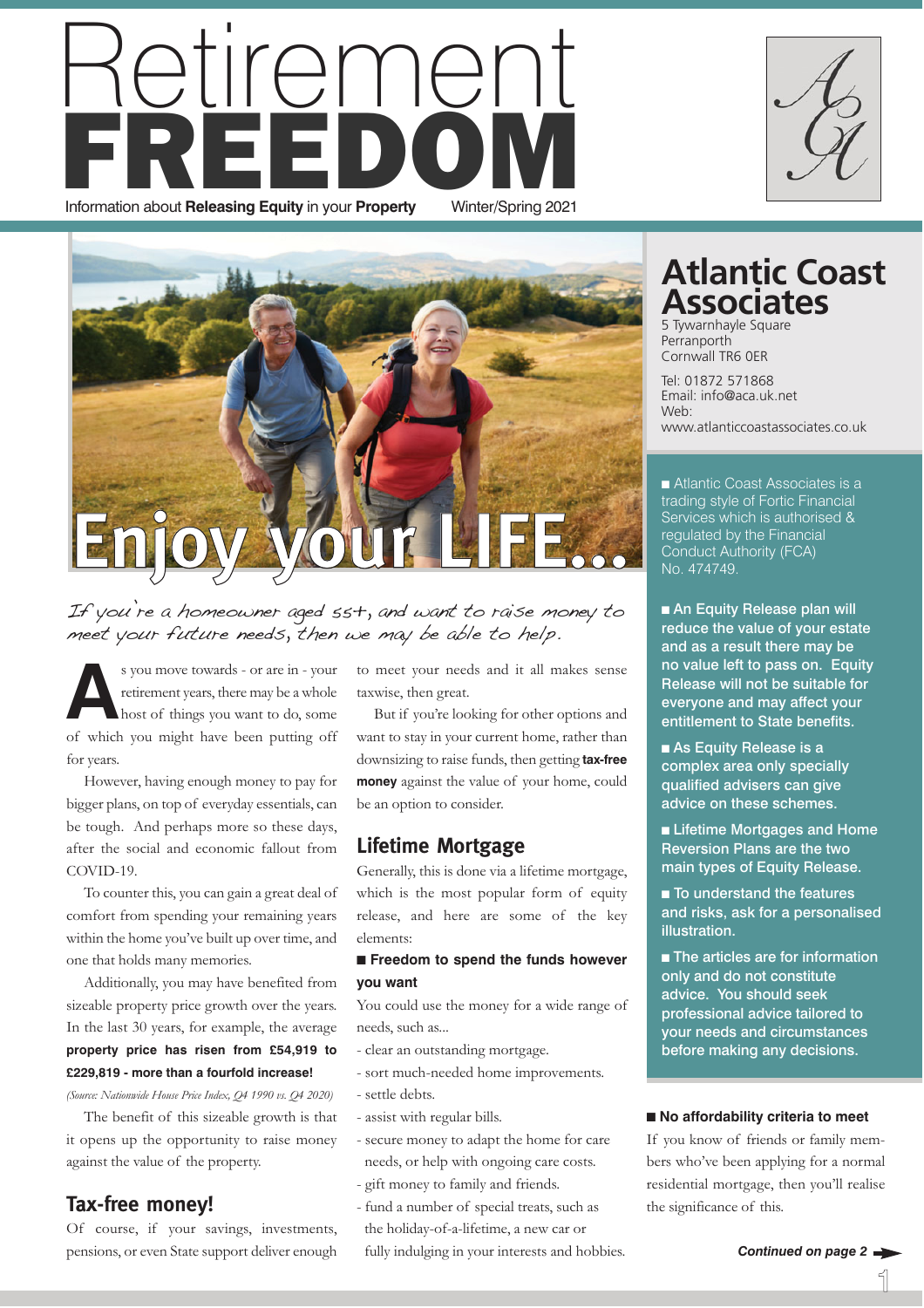

#### *Continued from page 1*

#### ■ Same fixed interest rate for the **whole term (in general)**

The importance of this benefit won't be lost on you, with interest rates at their current low level. The average lifetime mortgage fixed rate is 3.94%, but in some circumstances it could be as low as circa 2.5%.

*(Source: Moneyfacts, average fixed deal rate, 26 January 2021)*

#### ■ **No need to make any monthly payments**

You can opt to not make any monthly payments, for as long as the deal runs. Which would run until the last borrower dies, or moves out of the home into long-term care.

■ **However, you can also lessen the impact of roll-up on the interest owed** Whilst there are financial protections in place for borrowers, releasing equity from your home is not free money! The lenders are simply getting their financial return down the line. This means that the impact of the borrowing would be felt by those inheriting.

One way of protecting the potential inheritance, is to pay off some, or all, of the interest along the way. If all of the interest owed was paid each month, then the lender would only be claiming back (at the end of the term) the return of the 'capital amount'.

To give you an idea of the impact of not paying the interest and letting it roll-up alongside the capital owed, the total amount owed could have doubled in 18 years, if worked against the 3.94% average rate.

In which case, if it's viable for either you - or perhaps those inheriting - to pay the interest owed, then it will be beneficial in the long-run. Plus, you could always decide to stop paying the monthly interest further down the line.

#### ■ **No negative equity guarantee**

A key protection for the lifetime mortgage borrower, is that neither you, nor your estate, will ever owe more than the value of your home (subject to the product's terms and conditions).

#### ■ **Benefit from ill-health!**

It sounds perverse, as you're told throughout life to look after yourself, but you may obtain a better deal if you have a qualifying medical condition. In short, the underwriters are assuming those with ill-health won't live as long. It's then down to you to prove them wrong!

#### ■ **The loan can offer flexibility**

Around two-thirds of borrowers take an initial lump sum, and then 'drawdown' a further agreed amount should they need more funds at a later date (albeit this may be at a different fixed interest rate). The benefit of this approach is that it avoids paying interest on funds you don't need at that particular period of time.

#### ■ **You continue to own your home**

Like a residential mortgage, you're simply borrowing against it while remaining the owner. And you would continue to benefit from any increases in property prices.

**Please do get in touch to hear more.**

## Lifetime Mortc

It makes sense to seek advice, as different lenders will have different product offerings, and varying criteria on who they are prepared to lend to. Some will limit their lending to certain types of property, or property value, others may only lend in certain parts of the UK. Here are a few pointers for a Lifetime Mortgage...



Aged 55+. If taken out jointly, then this is, generally, the age requirement of the youngest person.



You own your own home (generally worth  $£70,000+)$  with a small mortgage/no mortgage.



Broadly, those aged 60 can borrow around 25% of the home's value, rising to just above 50%, if aged 90+.



You can either take out all of the money at once, or opt for a drawdown facility, to take an initial amount, and then more 'agreed' funds, when needed.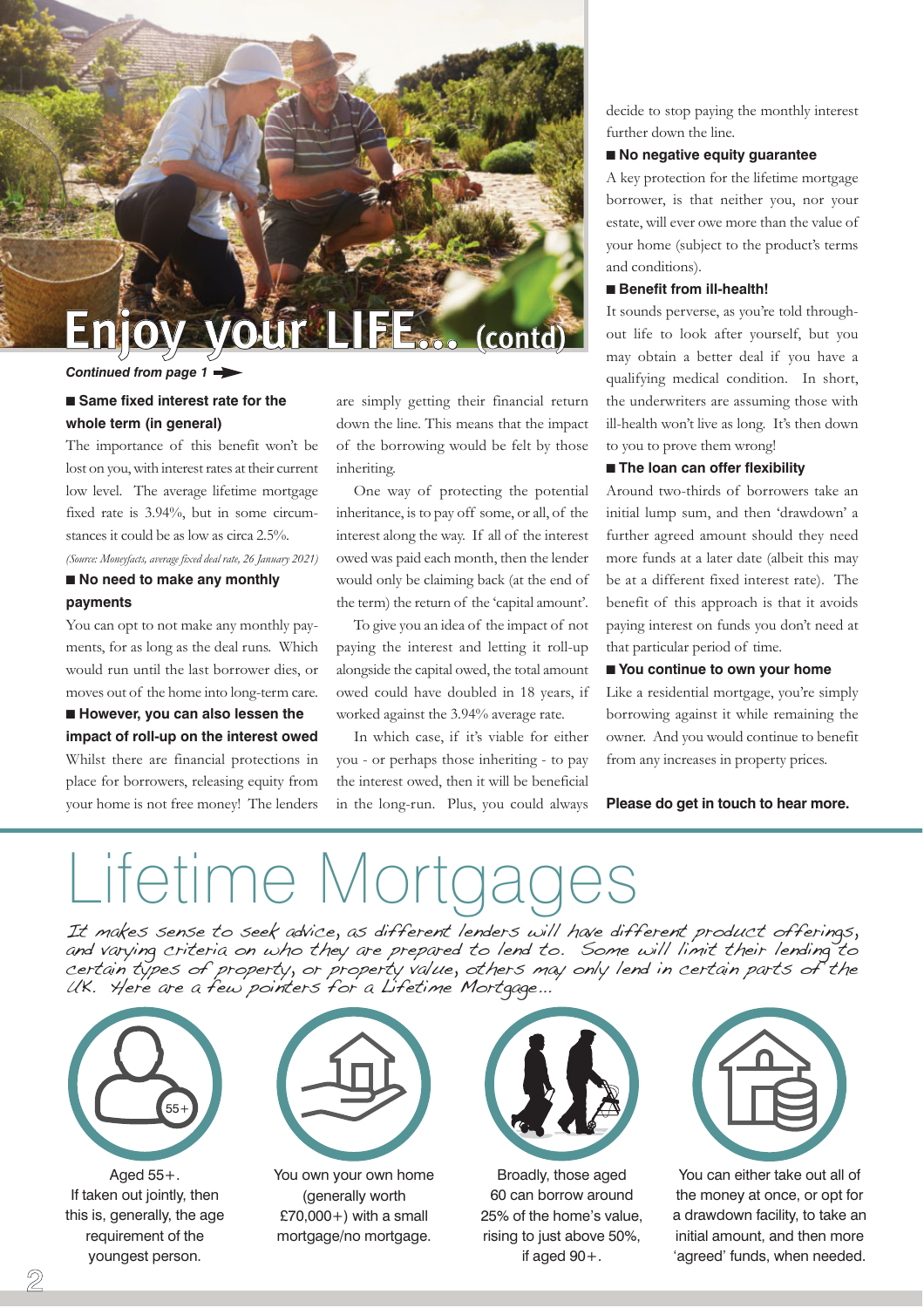# We are there **for YOU...**

Much has been done over recent years to ensure that those who operate in the Equity Release industry - advisers, lenders and industry bodies - are delivering the best possible service for their clients.

#### **Protecting the future inheritance**

Later life lending, such as equity release, can impact future inheritance, so you may want to involve your children in this process. And, even more so, as attitudes to inheritance change - with many wanting their parents to raise money now - either for themselves, or for their childrens' needs.

However, some beneficiaries will be concerned that a future inheritance is being eroded, due to the equity release plan reducing the value of your estate.

Lenders fully recognise that the erosion of equity in the property can be an issue. There's already the **No Negative Equity Guarantee** for plans taken out that meet the Equity Release Council standards - the industry body. Additionally, there are some plans out there that will allow clients to **protect a percentage of the future value of** an inheritance.

#### **Increased competition amongst lenders**

Another good sign is that more lenders have entered this sector in the last few years, which has helped to deliver greater choice, and more competitive interest rates. Towards the end of January 2021 there were as many as 472 fixed rate equity release deals on offer. A 19% increase against a year earlier.

This may have had a bearing on the average fixed rates which stood at 3.94% at the end of January 2021 vs. 4.50%, a year earlier. *(Source: Moneyfacts, 26 January 2021)*

#### **Wanting to move home**

In general, equity release is seen as a product that enables you to stay in your home.

**their home** to ensure they can leave that as However, some have also used an equity release loan to help purchase a more suitable property, that better meets their retirement needs.

#### **More flexible plans**

Lenders are also aware that historical early repayment charges may be a concern. This has resulted in a number of plans now available that lessen the effect of an Early Repayment Charge (ERC).

Or there are plans that allow a downsizing repayment option, with no ERC payable, and others that don't penalise you for repaying back some of the interest and capital borrowed.

**With so many different product options out there, it's not just about getting the best interest rate. That's why you must take advice.**

### **Other options do exist...**

Equity Release may be the best solution, but you should also consider other options, such as:

#### ■ **Downsize your property**

This could provide the required funds, but should be balanced against how keen you are to remain in your current home, along with the cost of moving.

#### ■ Assess other income streams

This would cover your pension, investments and any other savings. Also, across your lifetime, there's a good chance that you may have forgotten about a long-held investment, or a small pension from a past employer. You can talk to us, or take a look at the useful links on the last page.

#### ■ **Consider other borrowing options**

Other types of borrowing may also be available to you.

#### ■ Rent out a room

This could prove to be a useful income stream, if you're ok with sharing your home with others.

#### ■ **Possible impact on means-tested state support**

You want to avoid rasing money that then jeopardises any state support, should you be claiming means-tested benefits. This may affect your ability to continue to claim (or reduce the regular payments). Alternatively, there may be some benefits that you should be claiming for, but aren't.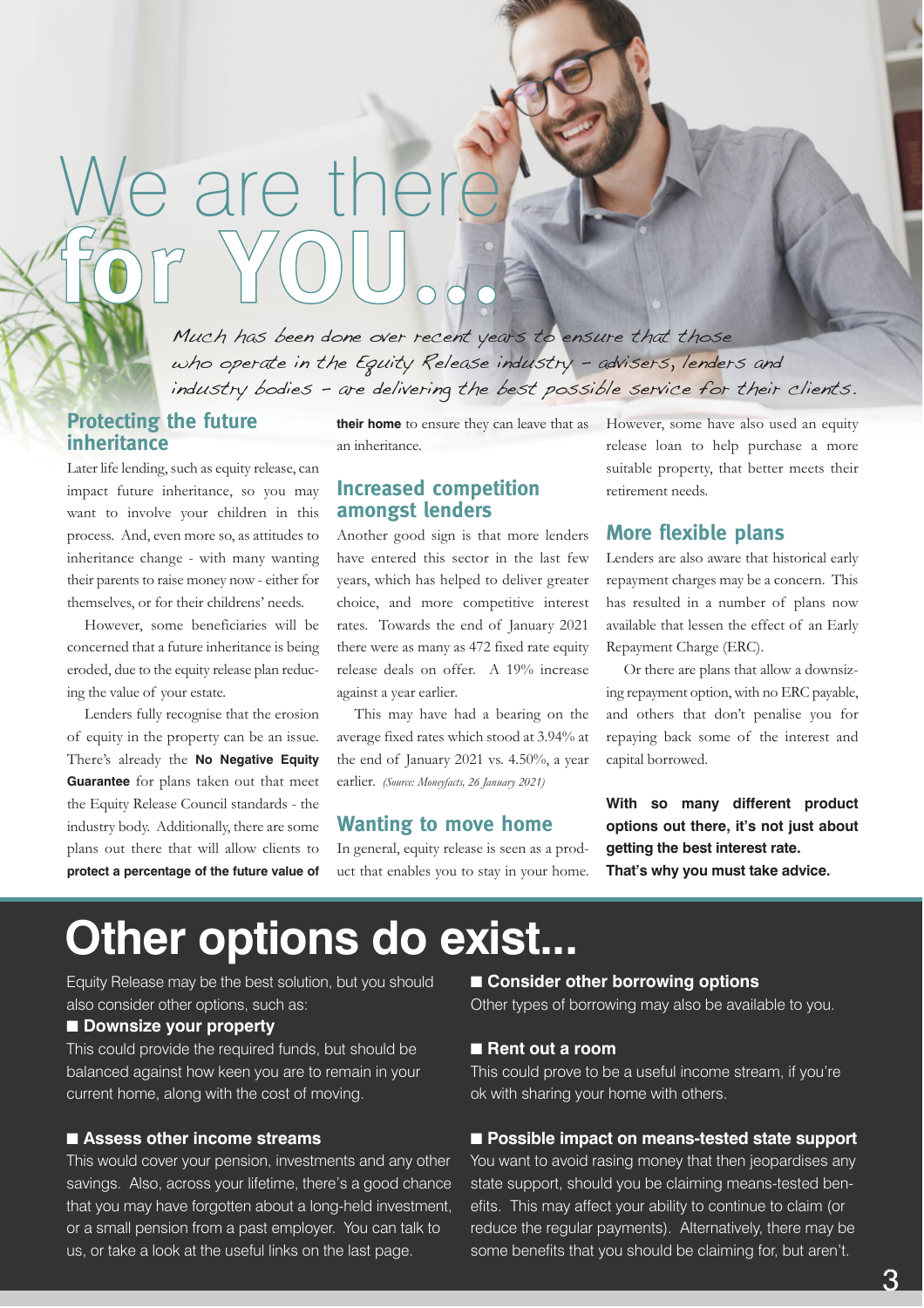# **Time to REMORTGAGE?**

#### If you took out an equity release mortgage a number of years ago, then it may be worth having a conversation to see if remortgaging the loan makes sense.

In the same way that you may have taken out a new residential mortgage deal over the years, you can do exactly the same with your equity release mortgage to n the same way that you may have taken out a new residential mortgage deal over the years, you can do exactly the obtain a better interest rate, or raise more money (although your current deal may also allow you to drawdown more funds).

#### **Early repayment charges**

The key issue to consider is the freedom you have to remortgage with regard to your current deal. Some lenders terms will be less onerous than others, and the amount of time that's lapsed between first taking out the deal, will also have a bearing on possible charges.

#### **So, why do it?**

Aside from improved product options, a key consideration would be the excellent rates that are currently on offer.

The average fixed deal rate is around 3.94%.\* If you took out an equity release mortgage a number of years ago, you might be paying a 6-7% fixed interest rate.

If you consider, for example, that you'll be around for at least another 15 years, and

you've opted to not make any interest payments, then the roll-up difference will be a substantial amount, as follows:

|                              | Fixed Rates for a £50,000 loan, and the              |  |  |
|------------------------------|------------------------------------------------------|--|--|
| interest rate roll-up effect |                                                      |  |  |
|                              | <b>Fixed interest rate Total owed after 15 years</b> |  |  |
| 7%                           | £137.952                                             |  |  |
| 6%                           | £119,828                                             |  |  |
| 3.94%                        | £89,271                                              |  |  |

If you were on a 7% rate, then (vs. the 3.94% rate) an extra £48,681 could be added to the overall money outstanding on your equity release loan and reduce the amount that would be passed on to your beneficiaries. Even if it was a 6% rate, then it's still an extra  $£30,557$ .

And, remember the 3.94% fixed rate figure is an average rate, with some possibly qualifying for rates at around 2.5%! *(Source: \*Moneyfacts, average fixed deal rate, 26 January 2021)*

#### **Your needs have changed**

Receiving ongoing care in your home could be a bigger issue than when you first took out your loan. So, you may want extra funds to modify your living space and pay for carers. Alternatively, the bills may be mounting up, or it could simply be that now's the time for the holiday-of-a-lifetime.

Also, over the years, grandchildren will have grown up and you may want to help them with their university education, their first car, or perhaps a deposit for their first home. Better to give with a warm hand, than a cold one!

#### **You have changed**

Looking to remortgage your deal a number of years after initially taking it out, will obviously mean you're older. This may open you up to better age-break borrowing thresholds, and possibly better rates.

Also, your circumstances may have changed (ie. income stream, divorce), meaning you now have different priorities.

Or, your health may have taken a turn for the worse. In equity release lending, the rates may then be more beneficial for you.

**You may have to pay an early repayment charge to your existing lender if you remortgage your equity release loan.**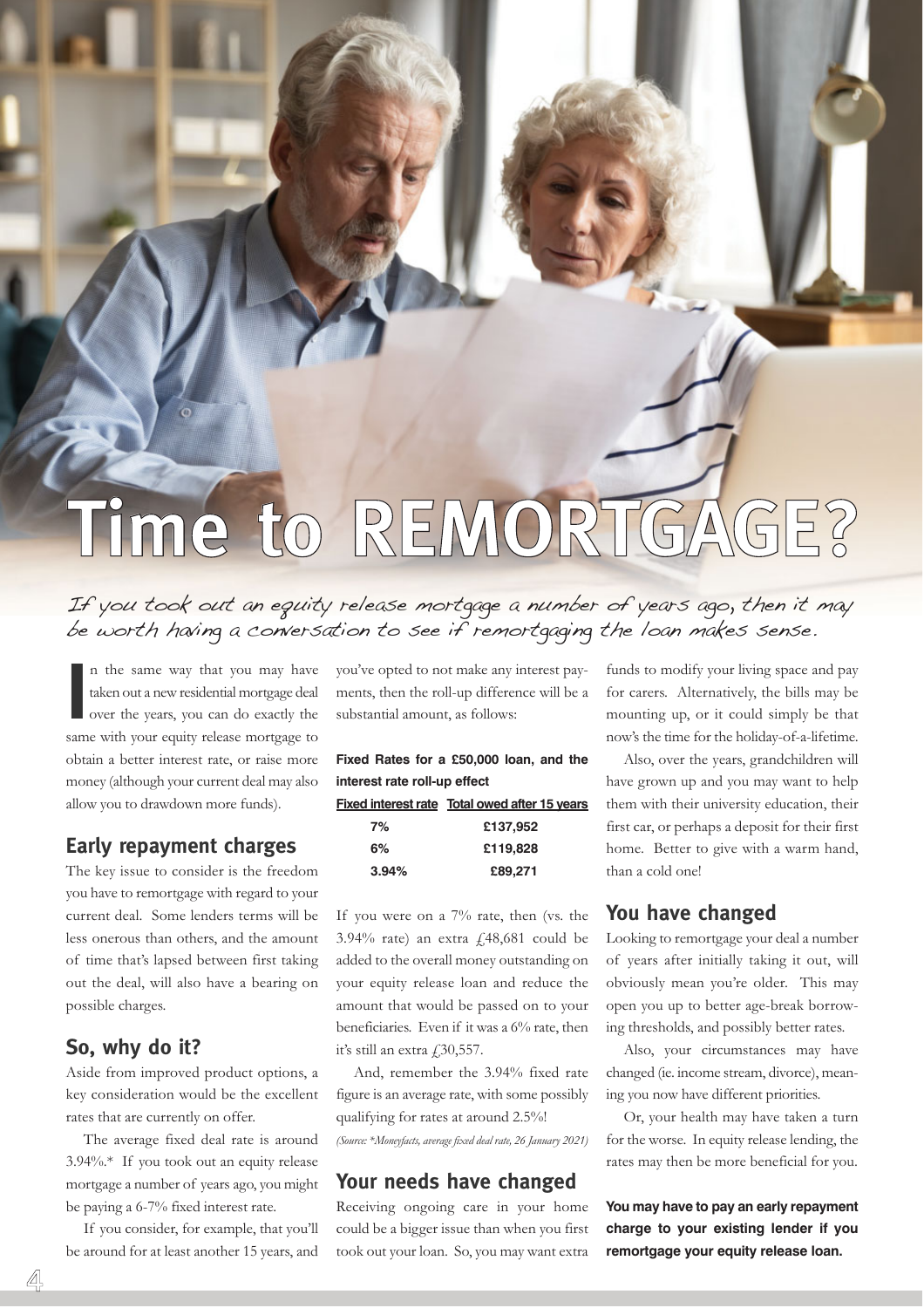

### Is it also for the 'very'**Equity Rich?**

Equity Release has developed massively over recent years and is a product that can both meet the needs of the wealthy, as well as those with less.

**I** n the past, equity release may have been viewed as a last port of call for funds, if all others areas had drawn a blank.

Today, that is largely not the case, as most look to release equity in their property in a proactive way. Possibly none more so than those that have sizeable equity value within their property, along with other decent sources of income.

#### **Wealthier clients**

We've spoken elsewhere about the roll-up effect. This may be less of an issue if a client owned a  $f<sub>i</sub>$ 1m property, for example, and wanted to raise £100,000. If they did not make any monthly payments, then at the current average fixed rate, the amount owed after 18 years would be about £200,000.

BUT, if property prices rose over this period at a conservative rate of just 2.5% a year, then after 18 years the  $\text{\textsterling}1m$  property could be worth around  $f(1.55m - \text{leaving})$  $f(1.35m)$  of available equity. This is a simplistic calculation, and other factors will of course come into play (such as inflation), but it gives you a feel for the benefits that could accrue if you don't borrow a large percentage, and own a high-value property.

#### **Managing tax liabilities**

In relation to tax matters, you must turn to your accountant for qualified advice, but here are a few ways that equity release may assist wealthier clients.

If you have a decent amount of equity in your property and a good pension pot, then you'll know you have options. In this instance, 75% of the money released from a pension is likely to be liable for income tax, conversely, money released from an **equity release loan is tax-free.** It's then down to discussions with your accountant to weigh up the reduction in tax liability vs. the cost of the loan.

#### **Inheritance Tax**

Another consideration is Inheritance Tax (IHT) planning. This tax is generally paid out at 40% of the value of the estate above the threshold level. On an individual basis,

this could kick in from  $\text{\emph{f}}325,000$ . But, if you're married or in a civil partnership, and passing on a home, then the threshold level for a couple could increase to  $f$ <sub>1</sub>m.

Whilst you remain in your current home, you may be keen to pass on money now to your children, or grandchildren, to help with their living expenses. Not only could you personally see your family benefit from your generosity, a by-product could be that you lessen your tax liability on death. However, the rules surrounding this area are highly complex For example, others may be hit with a tax liability if you die within seven years of gifting the money.

**Whilst we can assist with securing an equity release plan to raise funds, you must also seek tax advice.**

**HM Revenue & Customs practice and the law relating to taxation are complex and subject to individual circumstances and changes which cannot be foreseen.**